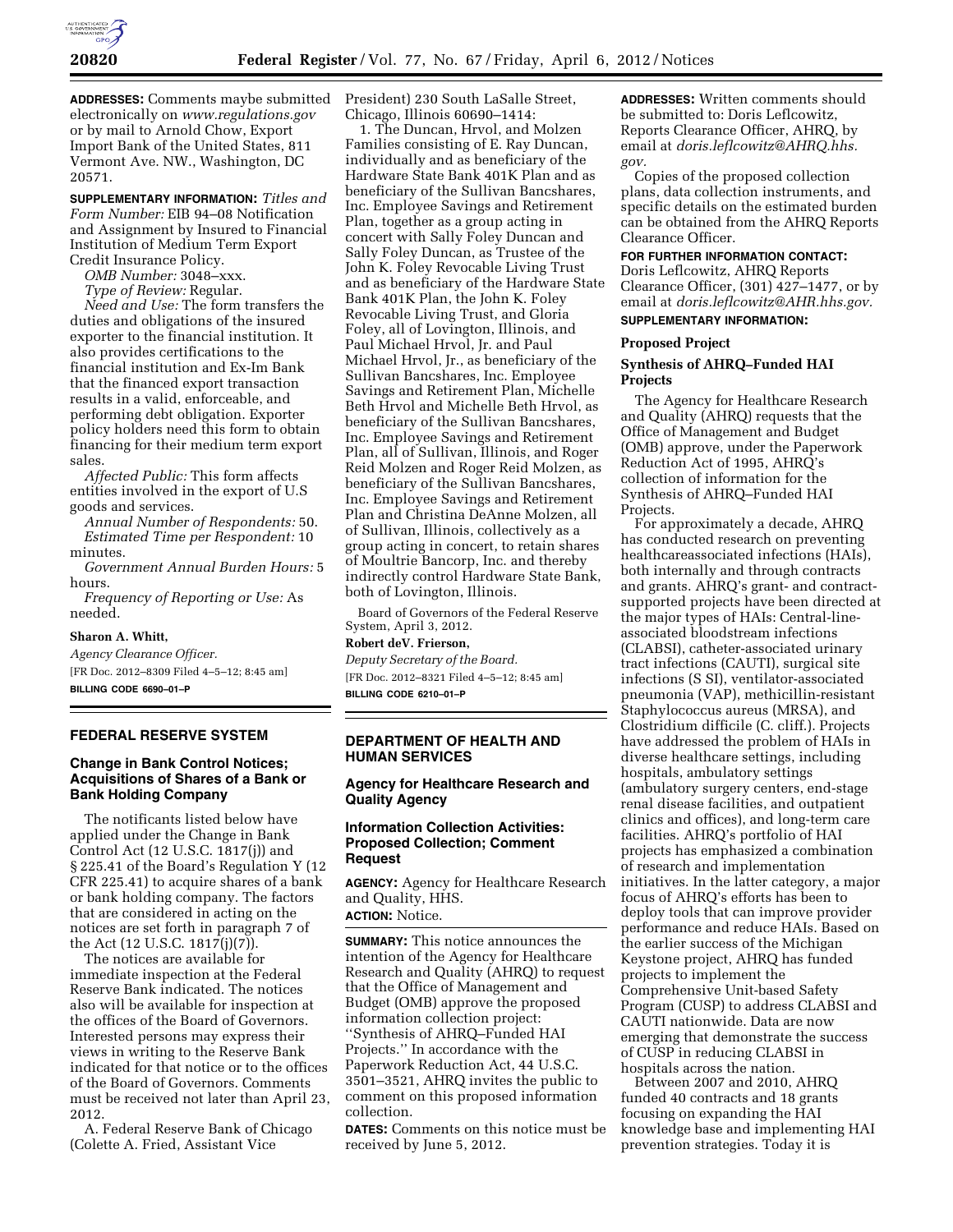necessary to look across these projects in order to (1) identify, document, and synthesize their findings and results to ensure that AHRQ, healthcare professionals, and the public can make best use of these findings and (2) identify remaining gaps in the HAI science base to enable AHRQ to fund future studies that will address these needs. The synthesis will draw on several data sources, including interviews with project leaders. In addition to learning about studies that have not published peer-reviewed manuscripts, the interviews will enable the project team to delve into project details that are not typically available in publications, such as the project leader's motivation for responding to the request for proposal, challenges faced in implementing the project, changes in the project's delivery schedule or work plan, experts' views on how HAI prevention evidence generated by a specific project fits into the HAI research agenda more broadly, and remaining gaps in the HAI knowledge base.

AHRQ has contracted with IMPAQ International, LLC, to develop this synthesis, identify gaps, and promote the widespread application of successful HAI prevention approaches. This research has the following goals: (1) Identify and document findings and synthesize results of AHRQ-funded HAI projects; (2) Disseminate key findings from the HAI projects; and (3) Identify remaining gaps in the HAI knowledge base.

This study is being conducted by AHRQ through its contractor, IMPAQ International, LLC and its subcontractor, the RAND Corporation, pursuant to AHRQ's statutory authority to conduct and support research and disseminate information on healthcare and on systems for the delivery of such care, including activities with respect to the quality, effectiveness, efficiency, appropriateness and value of healthcare services and with respect to quality measurement and improvement. 42 U.S.C. 299a(a)(1) and (2).

### **Method of Collection**

To achieve the goals of this project the following data collection will be implemented:

(1) Interviews with contractors— Interviews will be conducted with the project leaders (project directors or project managers) from 40 HAT contractors. The purpose of these interviews is to identify (a) key findings, (b) gaps in knowledge base, (c) lessons learned, (d) effective approaches for preventing and reducing HAIs, and e) opportunities for additional projects focused on generating and implementing knowledge on preventing HAIs.

(2) Interviews with grantees— Interviews will be conducted with the project leaders (principal investigators) from 18 HAI grantees. Similar to the interviews with contractors, the purpose of these interviews is to identify (a) key findings, (b) gaps in knowledge base, (c) lessons learned, (d) effective approaches

for preventing and reducing HAIs, and (e) opportunities for additional projects focused on generating and implementing knowledge on preventing HAIs. While the goals of the interviews with contractors and grantees are similar, the two audiences require separate interview protocols because their funding mechanisms and project structures differ. For example, contracts have more structured deliverable schedules than do grants and grants are more likely than contracts to be on investigator-initiated topics.

AHRQ will interview key project leaders to learn about the processes and methods used, results achieved, and lessons learned under the AHRQ-funded HAI contracts and grants. This information will enable AHRQ to identify effective approaches for preventing and reducing HAIs and for promoting the widespread application of these approaches. Finally, collecting data from these audiences will allow AHRQ to detect gaps in the HAI science base and identify opportunities for additional projects focused on generating and implementing knowledge on preventing HAIs.

#### **Estimated Annual Respondent Burden**

Exhibit 1 shows the estimated annualized burden hours for the respondent's time to participate in this evaluation. Interviews will be conducted with 40 contractors and 18 grantees and each will last about 90 minutes. The total burden hours are estimated to be 87.

### EXHIBIT 1—ESTIMATED ANNUALIZED BURDEN HOURS

| Data collection activity | Number of<br>respondents | Number of<br>responses per<br>respondent | Hours per<br>response | Total burden<br>hours |
|--------------------------|--------------------------|------------------------------------------|-----------------------|-----------------------|
|                          | 40                       |                                          | . 5<br>' .5           | 60<br>27              |
|                          | 58                       | n/a                                      | n/a                   | 87                    |

The respondents are the project leaders, that is, project directors for the contracts and principal investigators for the grants. Based on the type of grant and the project leaders' qualifications, the project leaders were categorized into three labor categories: Social Scientists and Related Workers; Epidemiologists;

and Medical Scientists. For example, one project director conducting a randomized controlled trial is a physician and was categorized into the Medical Scientist labor category. Other project leaders have advanced degrees in the social sciences (e.g., gerontology) or epidemiology and were included in

the Social Scientist or Epidemiologist labor categories, as appropriate.

Exhibit 2 shows the estimated annualized cost burden associated with the respondent's time to participate in the evaluation. The total cost burden is estimated to be \$3,450.

| Data collection activity    | Number of<br>respondents | Total burden<br>hours | Average hourly<br>wage rate* | Total cost burden |
|-----------------------------|--------------------------|-----------------------|------------------------------|-------------------|
| Interviews with contractors | 40                       | 60                    | \$39.66                      | \$2,380           |
|                             | 18                       | 27                    | 39.66                        | .070              |